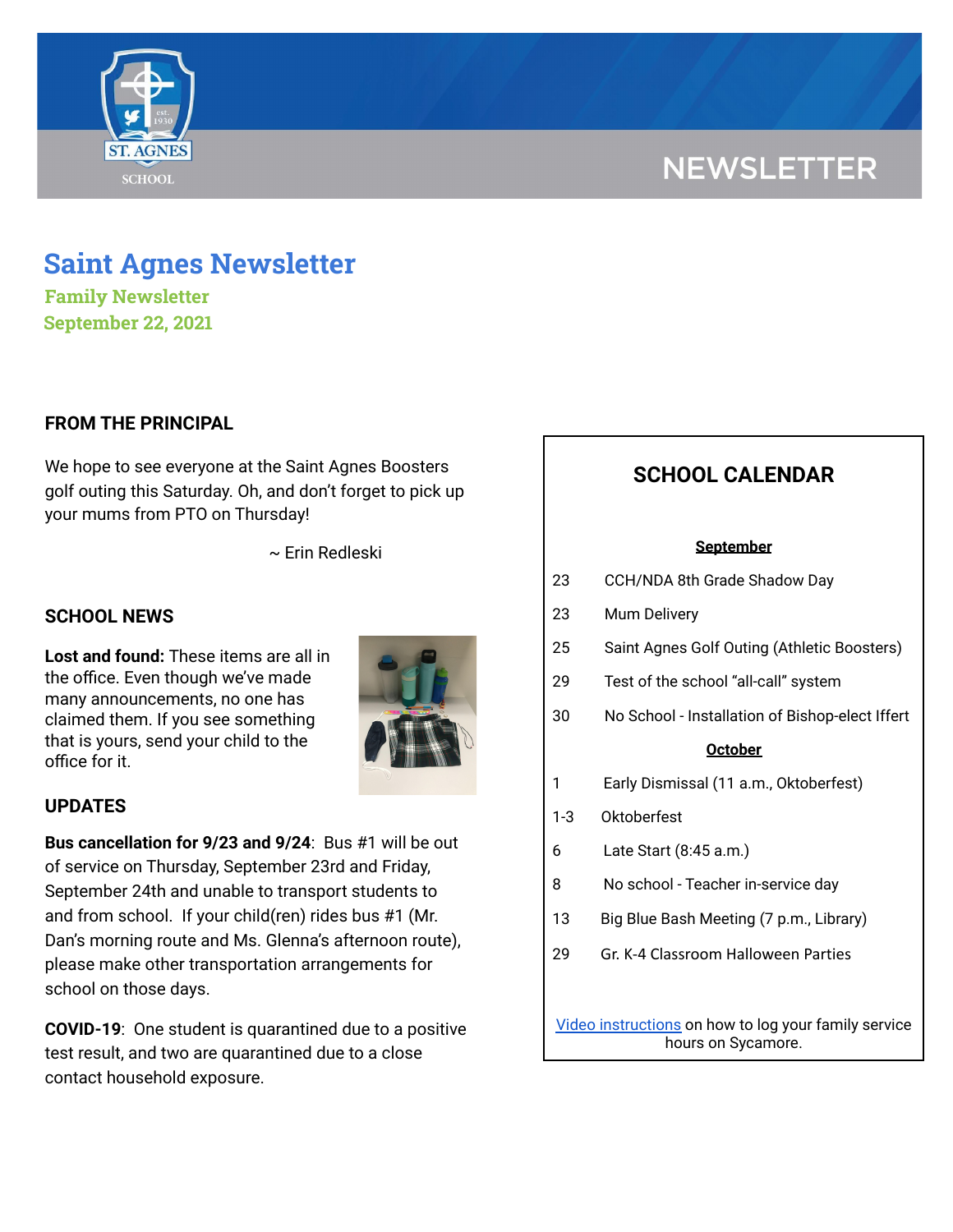#### **OKTOBERFEST**

Oktoberfest is almost here!!

The Split the Pot/Wildcat Explosion Raffle is up to \$20,340. Send your raffle tickets to the office by next Monday to be counted for student prizes! Keep selling - everyone is doing a great job!

The Oktoberfest Raffles and Silent Auction are now LIVE for bidding! Look for your favorite bourbons and prizes on our \$20 Lucky Pick Raffles! Look for more great prizes on our \$5 Raffles! Please visit Oktoberfest21. Givesmart.com Use the link and share with friends and family! Shop now and check back daily for new additions as our donations come in! Check out all the raffles and items live at the event on Oct 1, 2, and 3. Silent Auction will close at 7pm on Sunday, October 3rd! Raffles will close in series on Sunday, October 3rd 7pm, 7:30pm and 7:45pm! Prizes will be available for pick up at the event and in the days that follow in Murphy Hall.

Please see the links below for volunteer sign ups. If every family works at least 2 shifts, we will be well on our way to the most successful Oktoberfest ever! Don't forget your volunteer hours at Oktoberfest count towards your service hours for school. Ginny France is also in need of help with the Silent Auction -putting baskets together and staging gifts. Contact her directly at vmengo0@yahoo.com or 859-576-6882.

Oktoberfest volunteer sign up (Reminder: Please note the description for each booth as nearly all the booths require at least one adult or all adults per shift. 6th - 8th grade students should sign up to volunteer using the third link below. ) <https://www.signupgenius.com/go/4090f4da9ab23a7fb6-20211>

Oktoberfest Boosters Grill sign up <https://m.signupgenius.com/#!/showSignUp/4090f4da9ab23a7fb6-20212>

Oktoberfest volunteer sign up for 6th-8th graders only (students can work the children's games booth) <https://www.signupgenius.com/go/4090f4da9ab23a7fb6-20213>

If you have any questions regarding Oktoberfest volunteers, silent auction, raffle tickets or general Oktoberfest questions, please email stagnesoktoberfest@gmail.com or contact Lisa Mosley or Annette Ward.

#### **Mission Statement of Saint Agnes School**

Saint Agnes School exists to provide excellence in Catholic education while inspiring and empowering our students to live the Gospel message of Jesus Christ. As compassionate and faithful Christians, we continue to pursue our spiritual journey, achieve our highest academic potential, and be stewards of the Catholic faith to others.